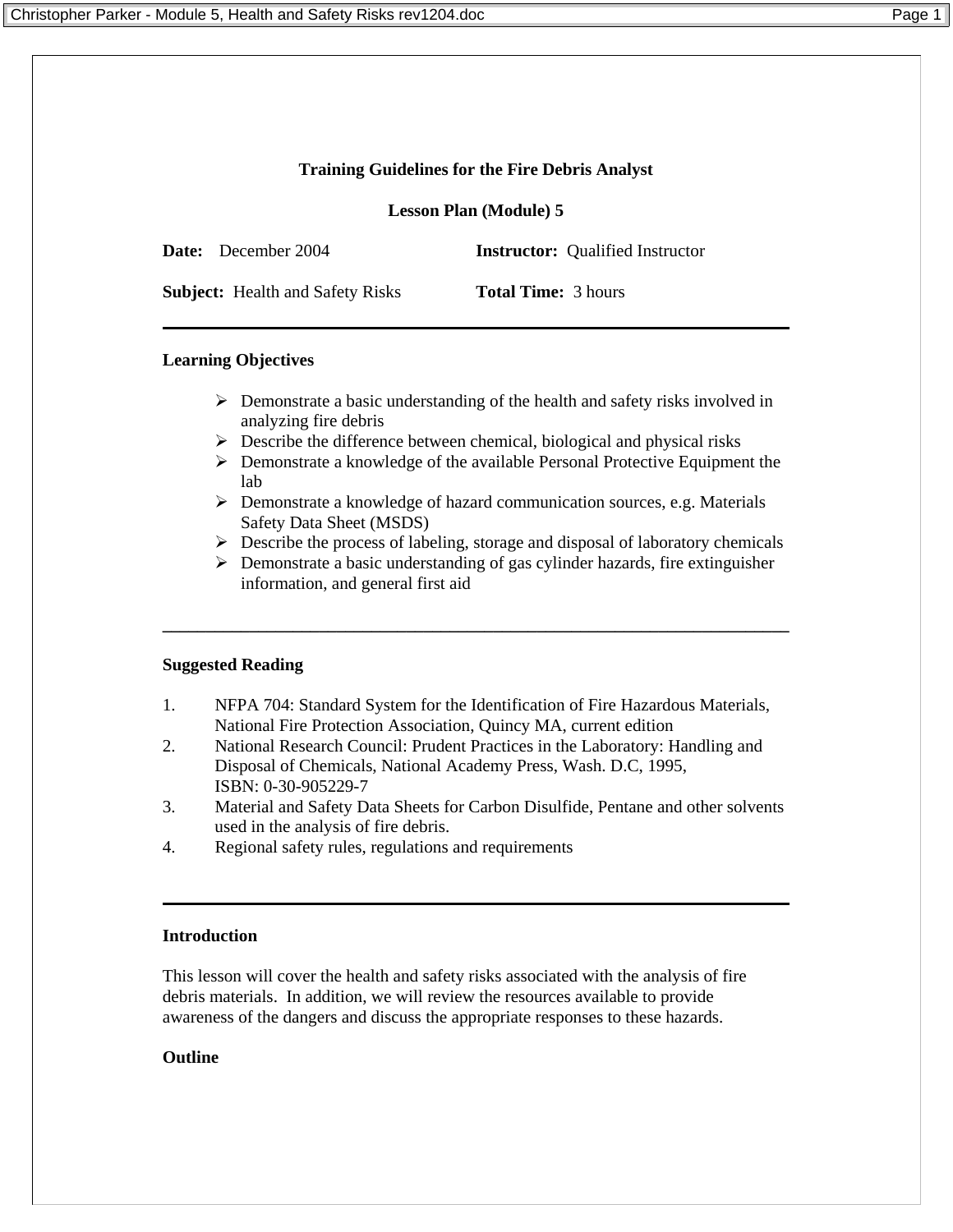- 1. Hazard Communication
	- a. Right to know standards
	- b. Material and safety data sheets
	- c. OSHA requirements
	- d. Labeling and marking systems
	- e. HMLS, NFPA, DOT

#### 2. Bloodborne Pathogens and Other Risks

- a. Modes of transmission
- b. Chemical and physical risks
- c. Personal protective equipment
- d. Work practice controls
- e. Emergency procedures
- 3. Laboratory Chemicals
	- a. Storage
	- b. Flammability and explosive hazards
	- c. Health hazards (CS2)
	- d. Proper handling procedures
	- e. Chemical spill cleanup
	- f. Disposal
	- g. Personal protective equipment
- 4. Special Topics
	- a. Gas cylinder safety
	- b. Fire extinguishers
	- c. First aid protocols
	- d. Evacuation routes

#### **Teaching Aids**

Handout PowerPoint presentation Videos (various ones available) Safety Training Modules, OK State University Sample MSDS

#### **Summary**

Understanding the proper safety procedures when working around hazards is essential to everyone in close contact with these hazards. Similarly, understanding the associated risks and the appropriate responses is critical to those working in a laboratory setting. Protective measures are crucial to providing a safe work environment.